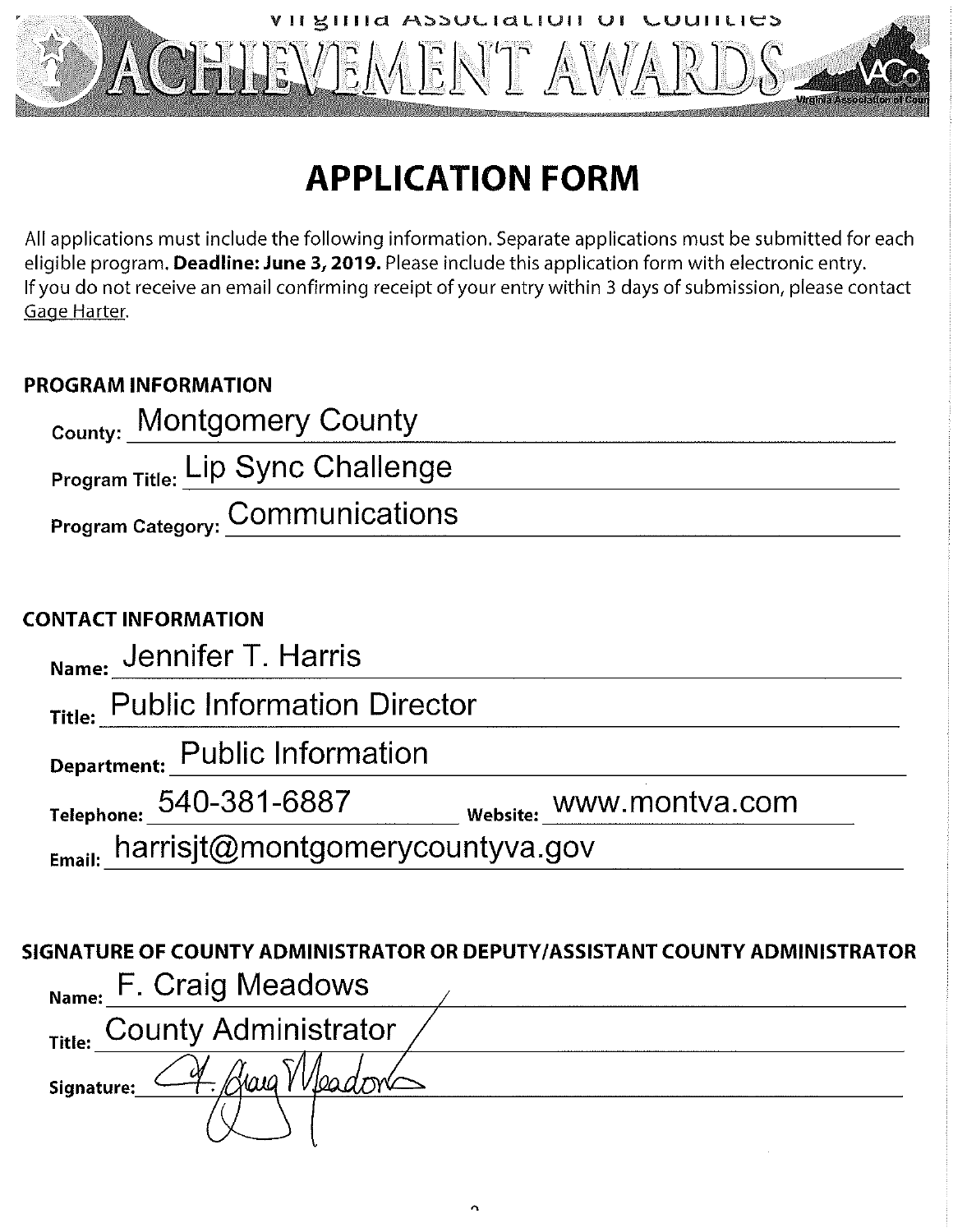#### **VACo Communications Submission – Sheriff's Office Lip Sync Challenge**

#### **Executive Summary**

Police Lip Sync Challenge videos have been a popular trend. As a result, the Montgomery County community had been asking the Sheriff's Office when they would release a video. In July 2018, a Sheriff's Deputy approached the Public Information Team with a list of songs and requested assistance in creating a lip sync challenge video. Knowing the deputies wanted to include several songs, the Public Information Team decided to have the Sheriff "click" on the various previews of music videos following a search for "epic police lip sync challenge videos." This added cohesion to for the eight featured songs that included: Barbie Girl; Danger Zone; Lips Are Moving; Work; Thunderstuck; Dirt Road Anthem; This Is My Home; East Bound and Down. One special thing to note is that retired Virginia Tech Police Chief, Wendell Flinchum, was featured in the video along with his car during the East Bound and Down scene that was meant to mirror a scene from the movie Smokey and the Bandit. Once uploaded to the Montgomery County Sheriff's Facebook Page in July of 2018, the video captured a lot of positive community engagement. To date, it has received 193K views, 3.8K likes, 626 comments, and 5,949 shares. <https://www.facebook.com/vamcso/videos/1981646278552707/>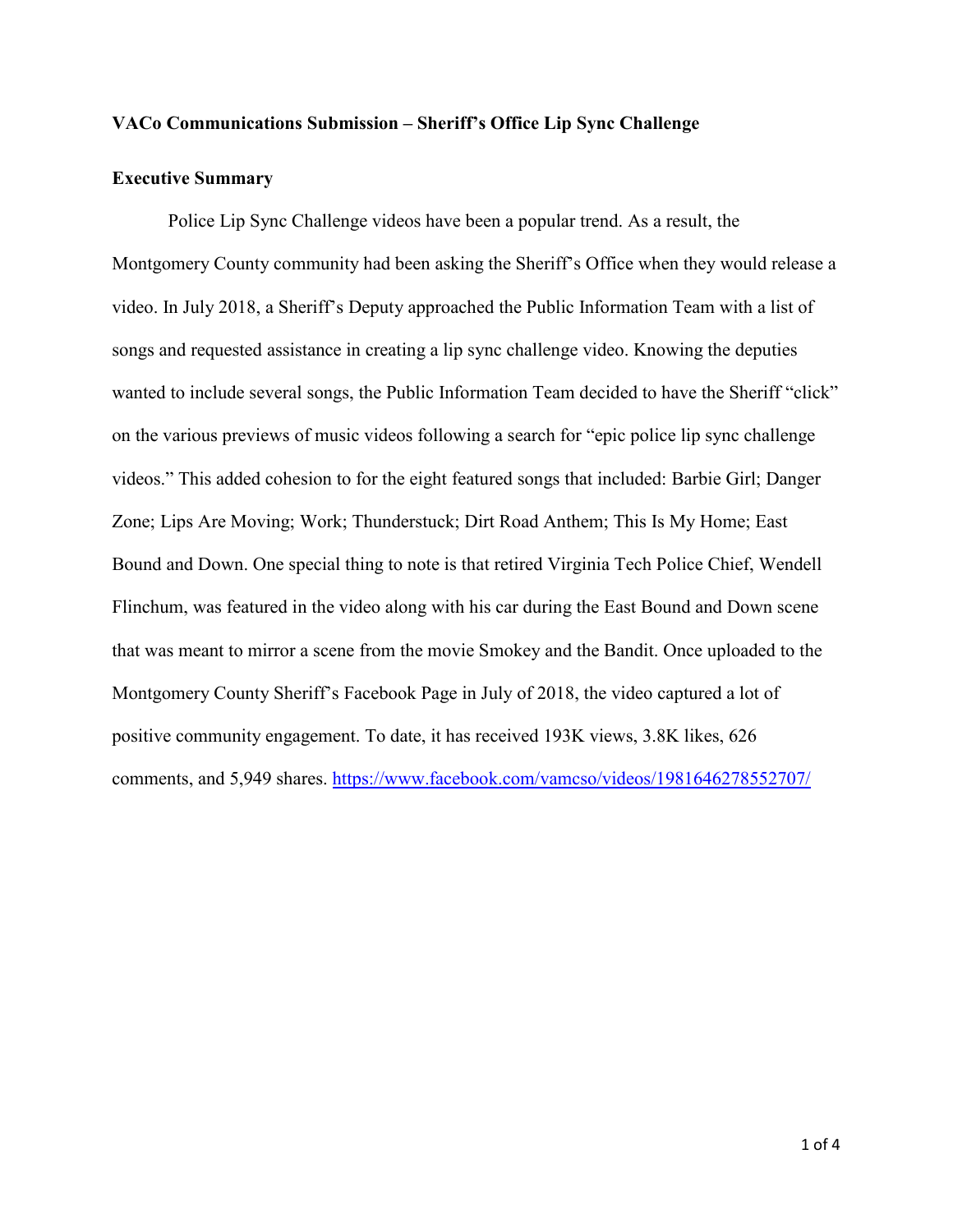#### **Overview**

The Montgomery County Sheriff's Office responded to citizens who were requesting a lip sync video by approaching the county's Public Information Team with a list of songs and a tight timeline. Promptly following the initial brainstorm meeting with a deputy, the Public Information Team scheduled three days to shoot the video and identified locations where to shoot the scenes. In addition, the SWAT team was participating in training offsite and agreed to film a scene while at training. In the end, nine locations were chosen to shoot the video to include: the Sheriff's Office; the front of the Public Safety Building; the rooftop of the Public Safety Building; a dirt road in Montgomery County; three key community landmarks throughout the county to include Virginia Tech (where a football player who happened to be near Lane Stadium spotted us and asked to participate); an interrogation room in the Public Safety Building; and another secondary road parallel to Interstate 81.

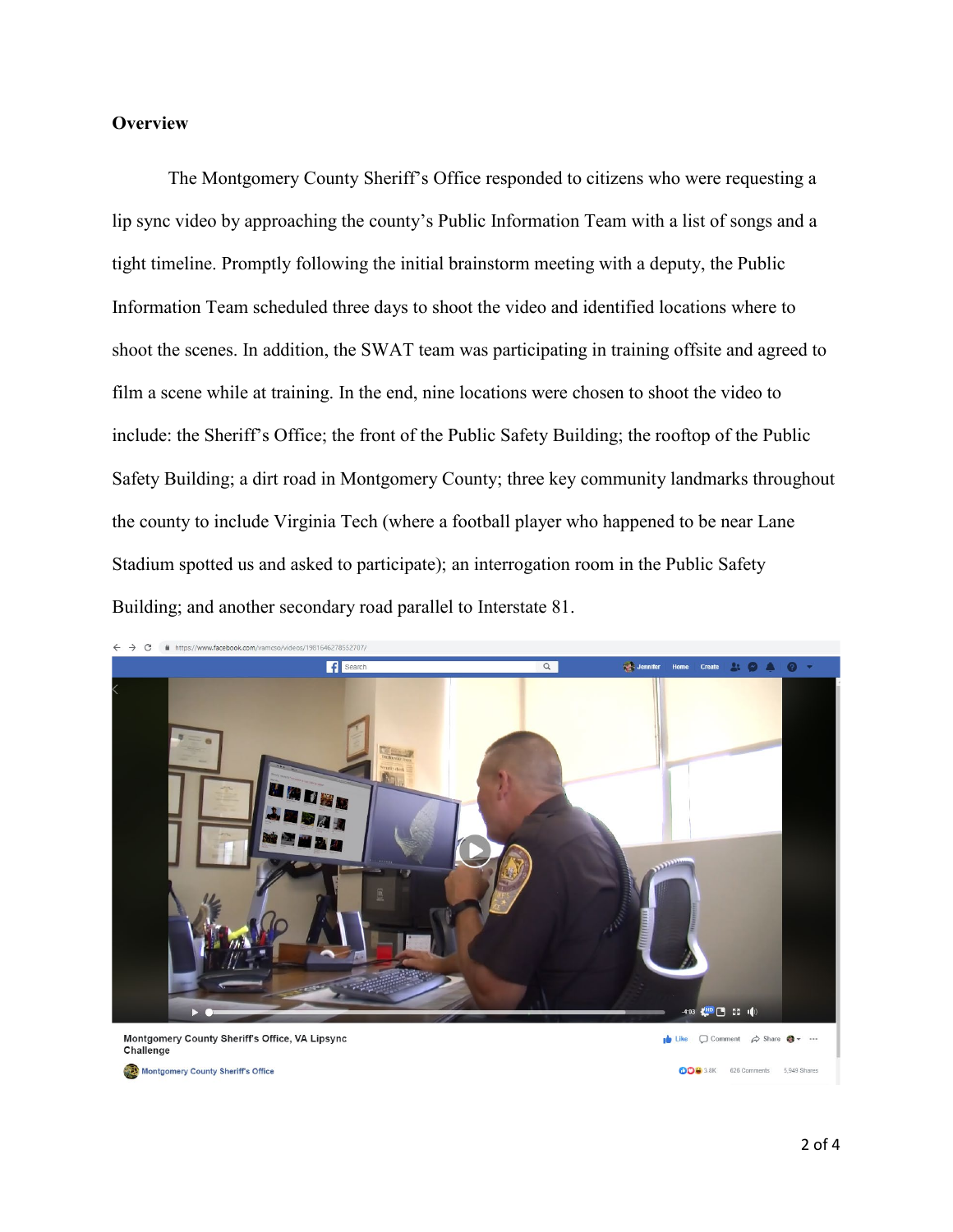The song choices included:

- Bad Boys by the Police which was playing in the background at the beginning of the video;
- Barbie Girl by Aqua and Danger Zone by Kenny Loggins which was performed by the female deputies and staff in front of the Public Safety Building;
- Lips Are Moving by Meghan Trainor which was performed by the Investigators in an interrogation room at the Public Safety Building;
- Dirt Road Anthem by Jason Aldean which was performed by deputies on a dirt road in Montgomery County;
- Work by Rhianna where several deputies serenaded the Sheriff on the rooftop of the Public Safety Building;
- Thunderstruck by ACDC which was performed by SWAT;
- This is My Town by Montgomery Gentry which was performed by several deputies at key areas throughout the County (rooftop of Public Safety Building; Lane Stadium at Virginia Tech; and the communities of Riner and Elliston/Shawsville); and
- East Bound and Down by Jerry Reed which featured retired Virginia Tech Police Chief Wendell Flinchum in his vehicle and a few of the Montgomery County Sheriff's Office Deputies – a scene intended to mirror one from the movie Smokey and the Bandit.

At the end of the video, Montgomery County Sheriff, Hank Partin, challenged the Virginia Tech Police Department; Northampton County (where he is originally from) and Page County. All involved in this lip sync challenge video enjoyed the process. In total, about 12